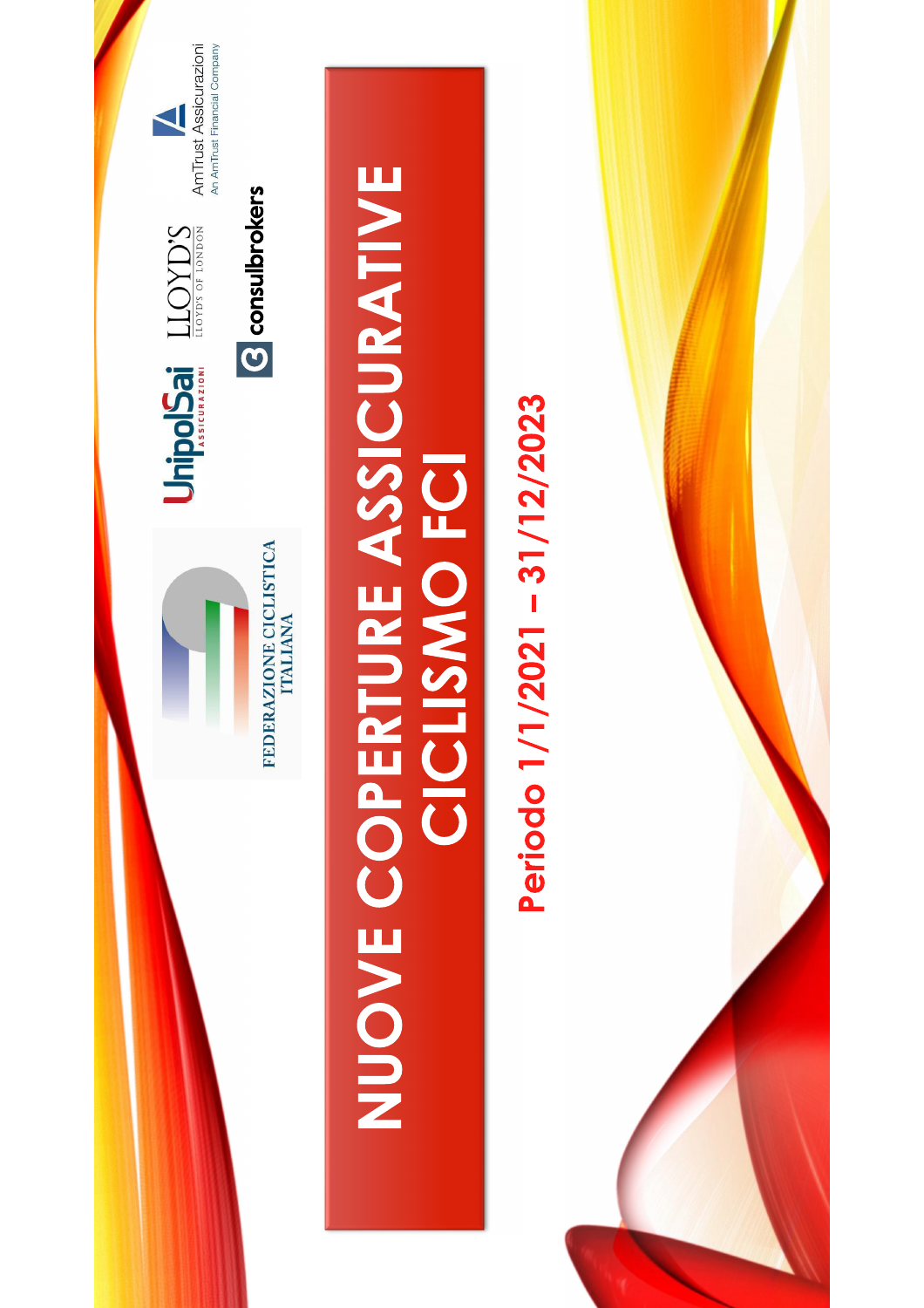

- **>Nuova** franchigia per categorie giovanii diminuita dal 4% al 3% in caso di sinistri verificatisi in gara/allenamento;
- >Possibilità di sottoscrivere coperture integrative a favore di partecipanti e personale addetto a gare/manifestazioni organizzate dalla FCI;
- **Nuova** copertura integrativa per diminuire al 5% la franchigia in caso di sinistro verificatosi in gara/allenamento per le categorie Juniores, Under23,<br>Elite, Master con un supplemento annuo **di euro 28,00**;
- **Nuova** diaria da gesso/tutore in caso di frattura con un rimborso giornaliero di euro 20,00.

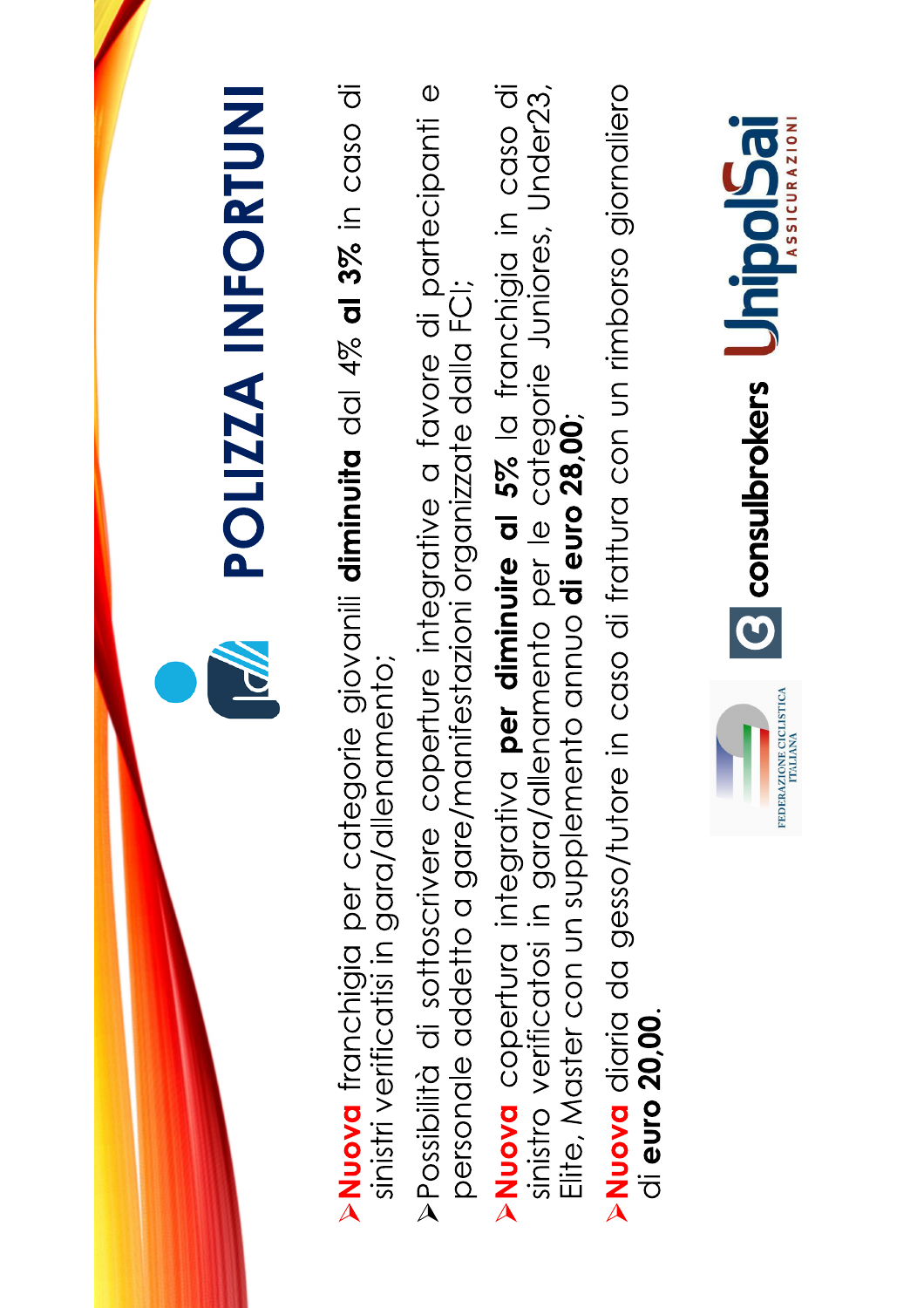

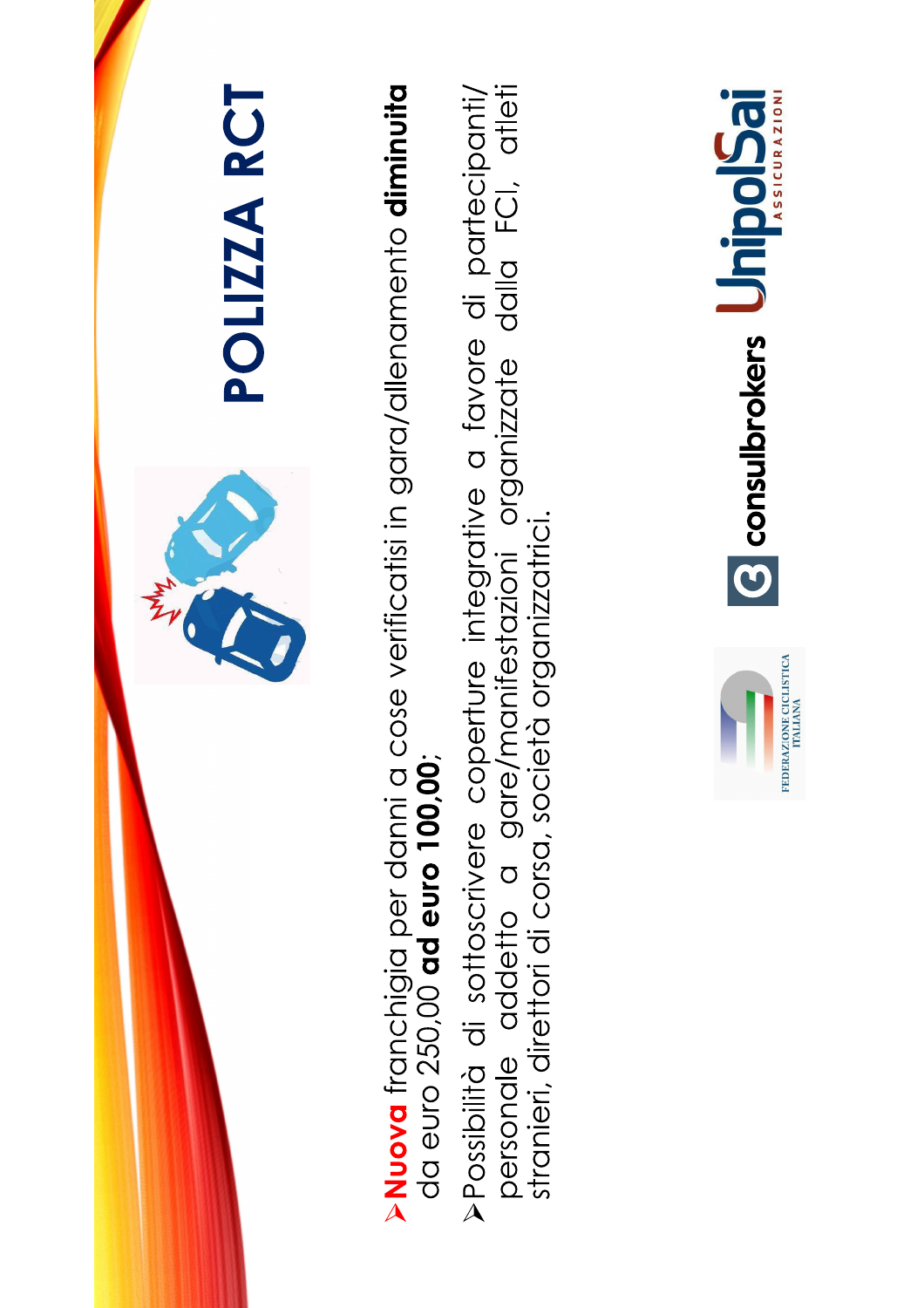

**>Nuovi** massimali in caso di sinistri verificatisi in gara **aumentati** da euro<br>5.000/100.000 (sinistro/anno) **ad euro 10.000/150.000 (sinistro/anno)**.

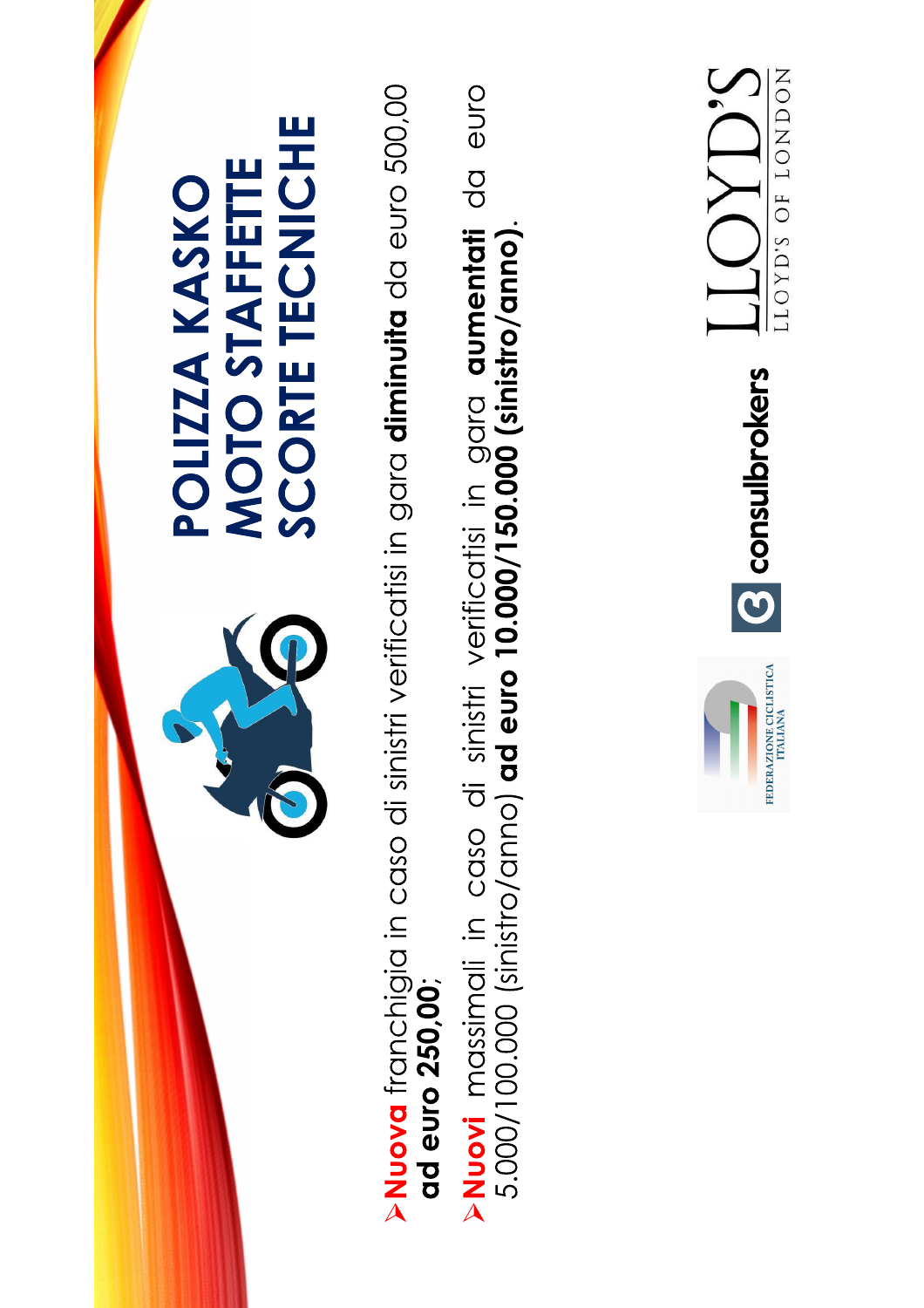

- Assicurativo FCI e gestione della pratica tramite Studio Legale designato dalla Federazione Ciclistica Italiana.
- $\triangleright$  Massimali assicurati per evento denunciato **fino ad euro 30.000**;